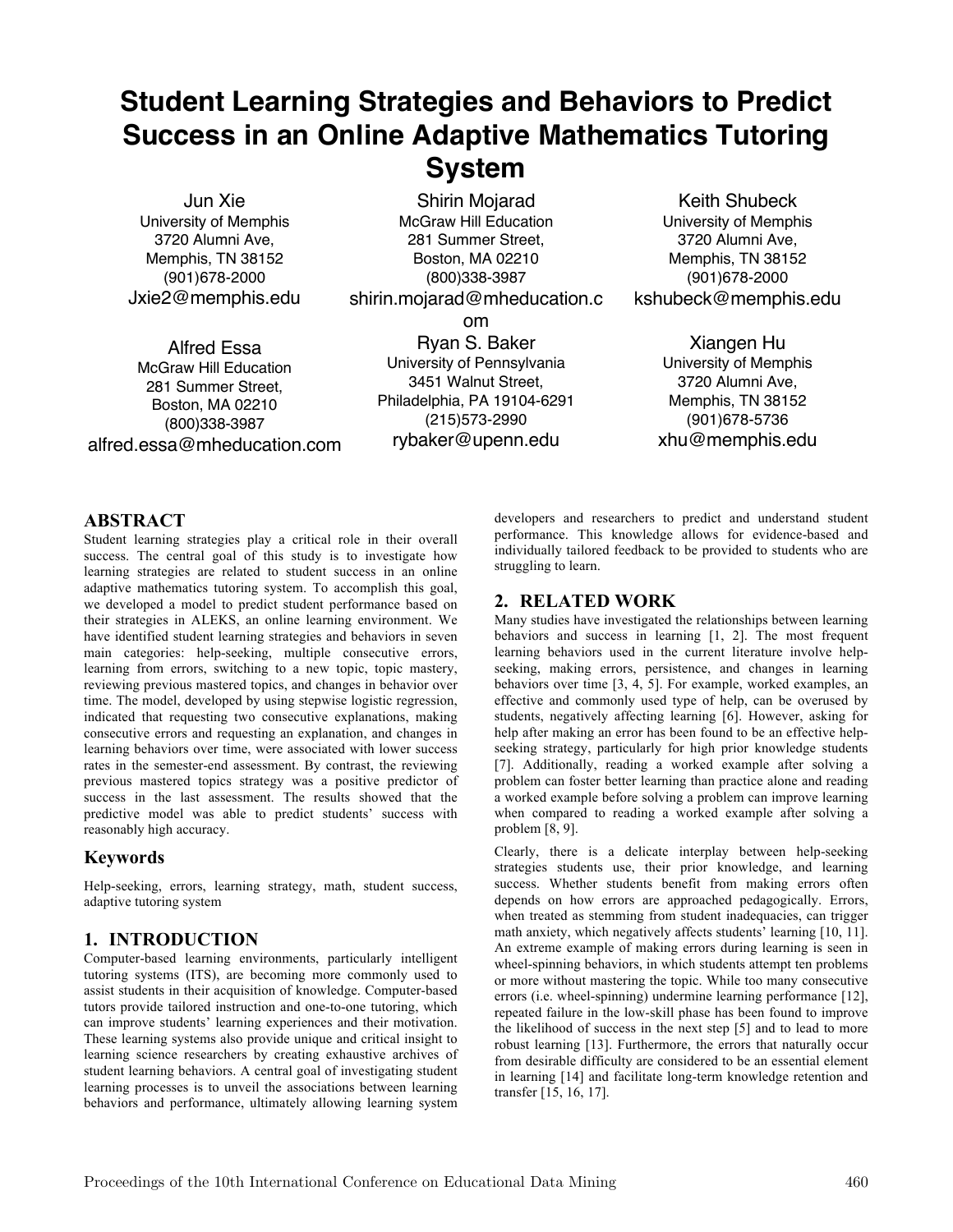Many of the current computer-based tutoring systems are designed to provide students more autonomy by allowing them to learn at their own pace. In self-paced or self-regulated tutoring systems, students' learning behaviors tend to change over time during learning. These changes in learning behaviors over time represent an important aspect of learning for researchers to understand. Relatively more well-structured behavior over time is positively related to reading performance, whereas more chaotic, less-structured learning behaviors are related to poor reading performance [4].

Persistence is another increasingly studied behavior in learning research. For example, persistence is measured as time spent on unsolved problems during solving anagrams and riddles [18]. Persistence on challenging tasks is associated with mastery goals, which benefit learning [19]. Given these definitions of persistence, a contrasting learning behavior could be considered frequently switching topics within a learning system to find easier topics, an example of gaming the system [20]. Based on students' self-reports, persistence was also found to positively related to student satisfaction with the computer-based tutoring system [21]. However, unproductive persistence (i.e. wheel-spinning) impedes learning, but various formats of problems and spaced practice can reduce unproductive persistence and improve learning [22].

Reviewing previous learned materials is an efficient way to improve learning. Per Ebbinghuas' forgetting curve [23], memory retention declines over time. Repeated exposure to previously learned materials can enhance memory retention and improve learning [24]. An example of reviewing previously learned materials is seen in the retrieval practice, which was found to improve students' memory retention of reading materials [25] as well accuracy in solving "student-and-professor" algebra word problems [26].

This study aims to investigate which learning behaviors predict student success in ALEKS (Assessment and Learning Knowledge Spaces), a math tutoring system that adapts to students' knowledge [27]. Given the above literature, help-seeking behaviors, multiple consecutive errors, learning from errors, temporal behavioral changes, persistence (i.e. switch to a new topic without mastering the current topic), and reviewing previous mastered topics were selected as potential predictors of success in ALEKS. In addition, the percentage of topics that have been mastered, an indicator of learning progress, is included in the model to predict success.

# **3. Description of ALEKS**

ALEKS is a web-based artificially intelligent learning and assessment system [27]. Its artificial intelligence is based on a theoretical framework called Knowledge Space Theory (KST) [28]. KST allows domains to be represented as a knowledge map consisting of many knowledge states, which represent the prerequisite relationships between different knowledge states (KS). Therefore, KST allows for a precise description of a student's current knowledge state, and what a student is ready to learn next. ALEKS can estimate a student's initial KS by conducting a diagnostic assessment (based on a test) when the student first begins to interact with the system. ALEKS conducts assessments during students' progress through the course to update their knowledge states and to decide what the student is ready to learn next.

For each topic within ALEKS, a problem is randomly generated, with adjustments made to several parameters for each problem type. This results in an enormous set of unique problems. Students are required to provide solutions in the form of free-response answers, rather than by selecting an answer from multiple choices. Explanations in the form of worked examples can be requested by students at any time. When an explanation is requested, a worked example for the current problem is provided and a new problem is provided to the student. The interface of ALEKS is displayed in Figure 1.

ALEKS is self-paced; students can choose topics to learn and can choose when they want to request help. All the topics that the student is most ready to learn (per the KST model) are displayed in his or her knowledge pie (Figure 2). The knowledge pie presents the student's learning progress in each math subdomain as well.

Research has shown ALEKS produces learning outcomes comparable with other effective tutoring systems for teaching Algebra [29]. Using ALEKS as an after-school program has also been observed to be as effective as interacting with expert teachers [32]. Students need less assistance during learning when using ALEKS than in traditional curricula [31]. Additionally, ALEKS has been found to reduce the math performance discrepancies between ethnicities in an after-school program [32].





**Figure 2. The ALEKS knowledge pie**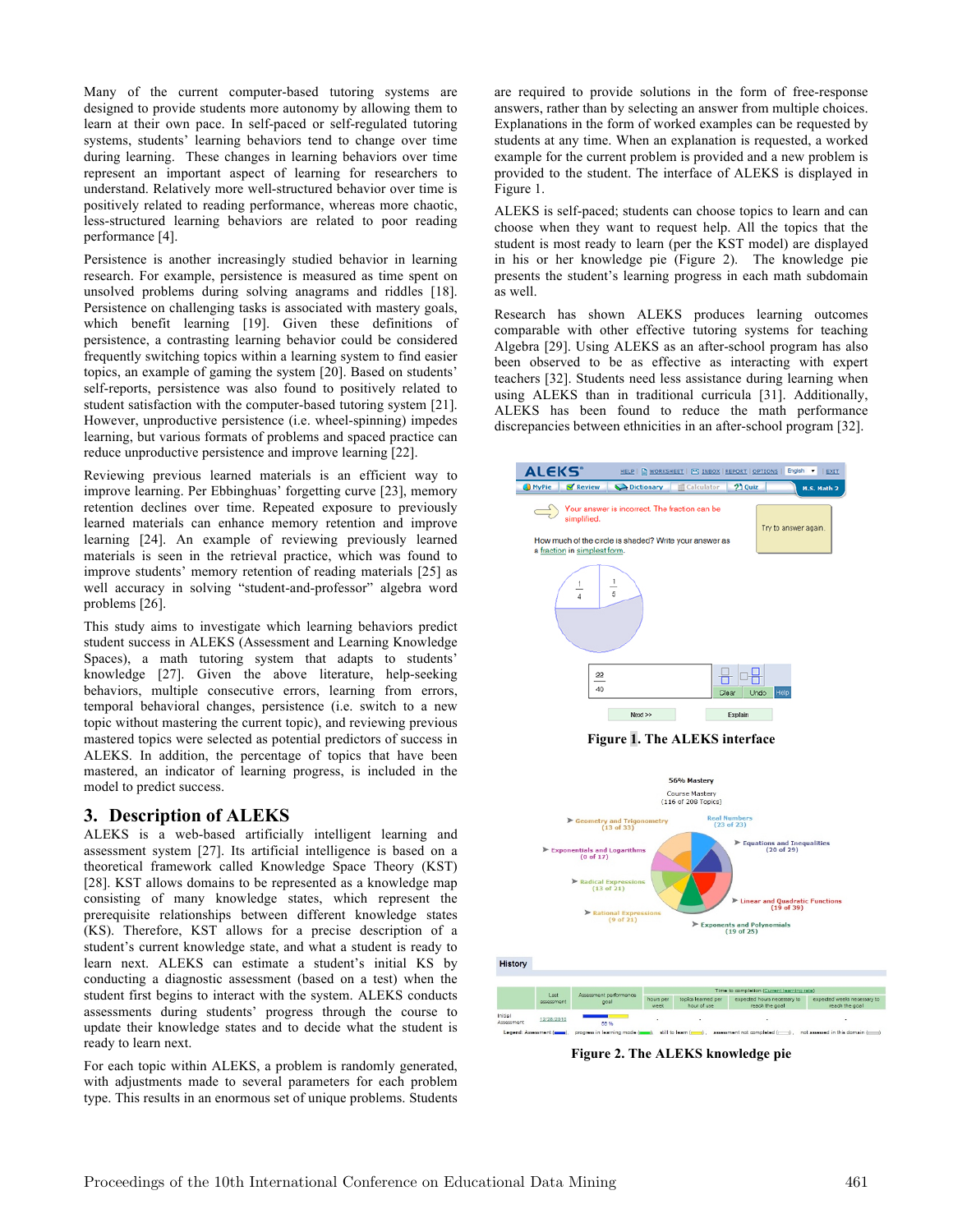## **4. Data**

The data used in this study was collected from 179 students within 11 college classes that used ALEKS for developmental mathematics in Fall 2016. The data is comprised of information about students' learning actions and assessment scores. These actions include "correct" (C), "wrong" (W), mastering a topic (S; three C's in a row within a single topic), failing a topic (F; five W's in a row within a single topic) and explanations (E; requesting an explanation). The data also contains students' last assessment scores in ALEKS which account for students' performance in ALEKS.

### **5. METHODS**

We employed stepwise logistic regression with backward elimination to predict students' success in ALEKS, using a training-test split. More details of this process are described below.

#### **5.1 Student success**

Success in ALEKS is defined as students knowing 60% or more of the topics in their last assessment. Therefore, we adopted 60% in the semester-end assessment as a cut-off value for success. Students whose last assessment score was 60% or greater were grouped as "successful students", whereas those with last assessment scores under 60% was grouped as "unsuccessful students". The dataset was randomly split into two parts: 60% of students' data were used to train the model  $(N=107)$ , and  $40\%$ were used to test the model's generalizability (*N*= 72). Success was labeled as 1 and failure was labeled as 0 in the prediction model.

#### **5.2 The features to predict success**

The following behavior patterns were used to predict student success: (1) help-seeking i.e., requesting an explanation after making an error (WE), and requesting two sequential explanations (EE); (2) multiple consecutive errors i.e., making two sequential errors (WW), making an error again after an error and requesting an explanation (WEW), making an error again after an error and requesting two explanations (WEEW), and the overall percentage of failure labeled by ALEKS (PF); (3) learning from errors i.e., providing a correct answer after making an error (WC), providing a correct answer after making an error and requesting an explanation (WEC), and providing a correct answer after making an error and requesting two explanations (WEEC); (4) switching to a new topic i.e., switching to a new topic after making an error or requesting an explanation (PNew), and switching to a new topic because of failure on a topic (FNew); (5) topic mastery (PS), i.e. providing three correct responses in a row; (6) reviewing previous mastered topics (PReview); and finally, (7) changes in learning behaviors over time (measured using the entropy metric).

The features of the first four aspects mentioned above were generated by using D'Mello's likelihood metric [33] (Equation 1).

The likelihood metric is used to compute the transition probability of an event to another event. In the case of multiple events, we calculate a proportion of each sequence out of the number of sequences of that length. For example, the probability of WEEW means the transition probability of WEE to W. In this case, WEE is represented as  $M_t$  and W is represented as  $M_{t+1}$  in the formula. When the value produced by the likelihood metric is higher than 0, it signifies that  $M_{t+1}$  occurs after  $M_t$  more frequently than the base rate of  $M_{t+1}$ . Otherwise,  $M_{t+1}$  occurs after  $M_t$  at a rate lower or equal than the base rate of  $M_{t+1}$ .

$$
L(M_t \to M_{t+1}) = \frac{Pr(M_{t+1}|M_t) - Pr(M_{t+1})}{1 - Pr(M_{t+1})}
$$
(1)

Shannon entropy is used to compute the degree of regularity in the changes in students' learning behaviors over time (specifically focusing on the shifts between making an error, give a correct answer, and requesting an explanation) [34] (Equation 2). High entropy values represent disordered leaning behavior patterns. On the contrary, low entropy implies ordered pattern of learning behaviors:

$$
H(x) = \sum_{i=0}^{N} P(x_i) (\log_e P(x_i))
$$
\n(2)

The details on how the features were computed are listed below in table 1.

**Table 1. Descriptions of features used to predict success**

| <b>Features</b> | <b>Description</b>                                                                                                          |  |  |
|-----------------|-----------------------------------------------------------------------------------------------------------------------------|--|--|
| <b>WE</b>       | The transition probability from making an error<br>to requesting an explanation                                             |  |  |
| EE              | The transition probability from requesting<br>an<br>explanation to requesting another explanation                           |  |  |
| WW              | The transition probability from making an error<br>to making an error again                                                 |  |  |
| WEW             | The transition probability from making an error<br>and requesting an explanation to making an error<br>again                |  |  |
| <b>WEEW</b>     | The transition probability from making an error<br>and requesting two sequential explanations to<br>making an error again   |  |  |
| PF              | The proportion of times a student made five<br>consecutive errors                                                           |  |  |
| WC              | The transition probability from making an error<br>to giving a correct answer                                               |  |  |
| <b>WEC</b>      | The transition probability from making an error<br>and requesting an explanation to giving a correct<br>answer              |  |  |
| <b>WEEC</b>     | The transition probability from making an error<br>and requesting two sequential explanations to<br>giving a correct answer |  |  |
| PNew            | The probability of starting a new topic after<br>making an error or requesting an explanation on<br>the current topic       |  |  |
| FNew            | The probability of starting a new topic after<br>failing a topic                                                            |  |  |
| <b>PS</b>       | The proportion of the mastered topics out of the<br>number of the attempted topics during learning                          |  |  |
| PReview         | The percentage of mastered topics<br>that the<br>student reviews after mastering them                                       |  |  |
| Entropy         | The entropy value produced based on students'<br>learning behaviors                                                         |  |  |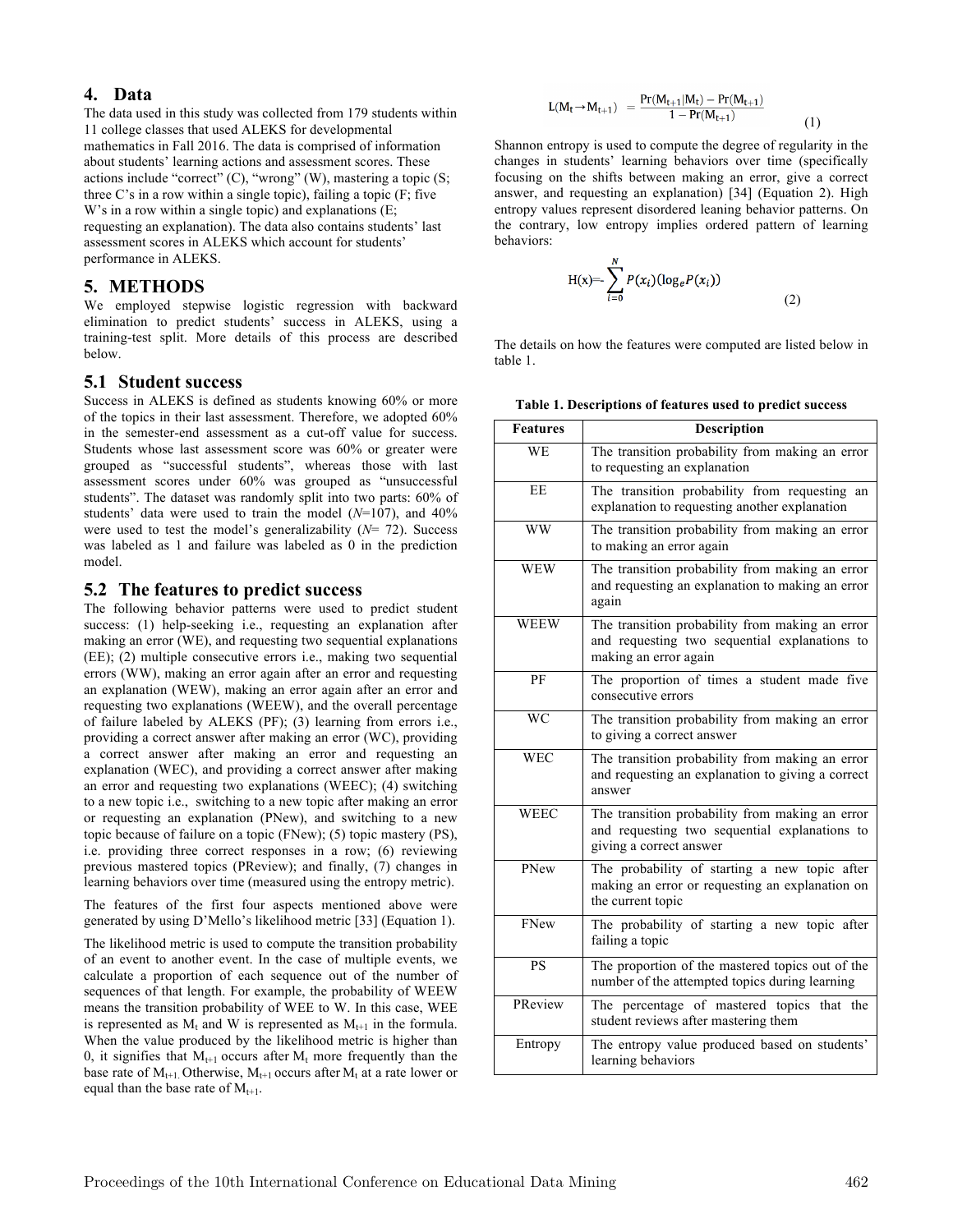# **6. RESULTS**

## **6.1 Description of features**

Before building the prediction model, we calculated basic descriptive statistics. The mean and standard deviations are listed in Table 2.

| <b>Features</b> | М      | S.D. |
|-----------------|--------|------|
| WE              | .40    |      |
| EЕ              | $-.07$ | .07  |
| WW              | $-.02$ | .08  |
| WEW             | .15    | .09  |

WEEW .06 1 .25 PF | .07 | .07 WC | -.69 | .37 WEC  $-07$  18 WEEC -.22 .46 PNew .001 .01 FNew .76 1 .33 PS .87 .10 PReview .14 .11 Entropy .51 .11

| Table 2. Feature means and standard deviations |  |  |
|------------------------------------------------|--|--|
|------------------------------------------------|--|--|

| 6.2 Model development |
|-----------------------|
|-----------------------|

Stepwise logistic regression with backward elimination was used to generate the predictive model of students' success. The final model included requesting an explanation after making an error (WE), requesting two sequential explanations (EE), making an error again after making an error and requesting an explanation (WEW), changes in learning behaviors over time (entropy) and review on the topic (PReview). Each of these metrics were statistically significant predictors of students' success (i.e. the score in the last assessment is greater or less than 60%) in ALEKS. The details on the prediction model are displayed in Table 3.

**Table 3. The results of multi-feature logistic regression on students' success**

|           | В        | S.E. | Z value | р                       |
|-----------|----------|------|---------|-------------------------|
| Intercept | 3.32     | 1.63 | 2.04    | .04                     |
| <b>WE</b> | 4.25     | 2.31 | 1.84    | .07                     |
| EE        | $-8.31$  | 4.05 | $-2.06$ | .04                     |
| WEW       | $-11.33$ | 3.40 | $-3.33$ | ***<br>.00 <sub>1</sub> |
| Entropy   | $-10.34$ | 2.91 | $-3.55$ | ***<br>.00              |
| PReview   | 9.44     | 2.57 | 3.67    | ***<br>.00              |

*Note.* p < 000<sup>\*\*\*</sup>, p < 05<sup>\*</sup>

The results of multicollinearity indicated that there were low correlations between features. The VIF value (i.e. variance inflation factor) for each feature is illustrated in Table 4.

Furthermore, logistic regressions that only include one single feature were conducted to examine suppression effect. The results were listed in Table 5. The results showed that compared to the results of multi-feature logistic regression, the direction of relationship between each feature and success did not change in the single-feature logistic regression. Therefore, the relationship between features and success was not impacted by suppression effect.

Then, based on the results of logistic regressions, students were less likely to be successful in the last assessment if they tend to read two consecutive explanations, or made an error after making an error and requesting an explanation, or demonstrated irregularity in their learning behaviors. By contrast, the more frequently students reviewed topics they have already mastered, the more likely they were to pass the last assessment in ALEKS.

**Table 4. Multicollinearity between features in the prediction model**

|     | WE   | ЕE  | WEW | entropy | <b>PReview</b> |
|-----|------|-----|-----|---------|----------------|
| VIF | 1.02 | ے ر |     | 1.66    | 1.50           |

**Table 5. The summary of single-feature logistic regressions on students' success**

|            | B       | Z value |
|------------|---------|---------|
| WE         | 4.40    | 2.32    |
| EE         | $-0.61$ | $-.23$  |
| <b>WEW</b> | $-9.12$ | $-3.44$ |
| Entropy    | $-5.01$ | $-2.62$ |
| PReview    | 5.24    | 2.60    |

## **6.3 Model goodness**

The fitness index of the prediction model (i.e. AIC) of training data was 115.67. McFadden pseudo  $r^2$  of training data was .30, indicating that this model predicts a substantial amount of the variance in student success.

The model's accuracy of prediction on test data was 0.71. The AUC of test data (area under the ROC curve) was 0.77. The plot of the ROC curve is illustrated in Figure 3.



**Figure 3. The ROC plot of the prediction model**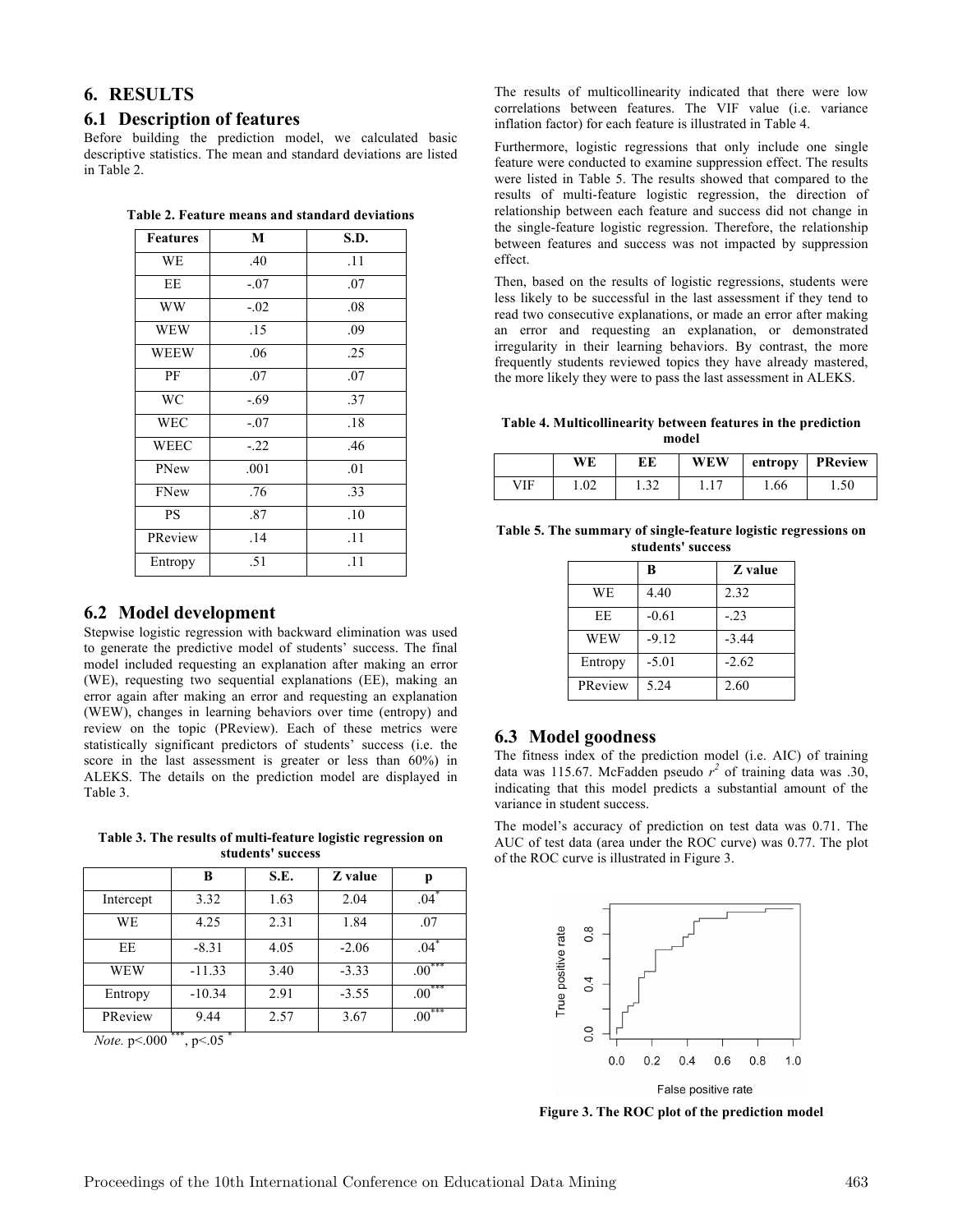## **7. DISCUSSIONS**

The current study developed a logistic model to predict student overall success in ALEKS, as well as the relationship between various learning behaviors and success. Our findings contribute to the current understanding of the relationship between student learning behaviors and their delayed performance in adaptive tutoring systems, as well as provide evidence-based suggestions for improving the feedback and interventions in ALEKS.

Requesting two sequential explanations (EE) had a negative relationship with success in the last assessment, a finding in line with previous research on the negative effect of overusing help on learning [8]. However, the EE behaviors may suggest that students did not understand the first explanation rather than indicating that the students were "gaming the system". This can be concluded for the following reason. After requesting a workedexamples explanation, the student typically receives a new problem. Making an error again after making an error and requesting an explanation (WEW) was negatively related to students' success. The relationship between WEW and success suggests that students frequently make multiple consecutive errors, even after receiving the provided worked examples. These students may have trouble understanding the example. Therefore, if students frequently demonstrate those two behaviors on a specific problem, more individually-tailored and deeper-level instructions may be needed to provide the necessary help to overcome the impasse, such as concept-specific conversations with tutor agents that are integrated in ALEKS.

Another finding conforming to the previous research was that regular behaviors during learning is positively related to students' performance [cf. 5]. In this study, the measurement of changes of behaviors over time (via Shannon entropy) is relatively coarsegrained. Moving forward, deeper and finer-grained investigations of changes in behavior over time may shed further light on why regularity is associated with better outcomes.

Another finding worth noting was that the percentage of topics mastered (PS) during learning was not found to be a significant predictor of success on the last assessment. An explanation of this finding may lie in the adaptive design of ALEKS. During learning, ALEKS continually matches students' existing knowledge with topic difficulty and provides the topics that students are most ready to learn, so students focus their time on topics that have an appropriate level of difficulty [22]. Thus, the percentage of topics being mastered may not differ much between students who were successful in the last assessment and those who failed the last assessment. Finally, reviewing previously mastered topics (PReview) was found to be positively linked to students' success in the last assessment, which confirmed the findings of literature [24].

Our model was able to accurately predict student success. However, some improvements can be made in the future. The current model only includes percentages or probabilities of behaviors without considering the time spent on these behaviors. In the future, adding the time duration of behaviors may increase the prediction accuracy of the model. Additionally, refining the measurements of behaviors may increase the prediction accuracy of the model. For example, changes in learning behaviors over time could be measured during different learning phases or in specific temporal sequences.

By better understanding the factors associated with success in ALEKS, we can design interventions that will improve student success – the ultimate goal of any intelligent tutoring system.

# **8. ACKNOWLEDGMENTS**

This paper is based on work supported by McGraw-Hill Education. We would like to extend our appreciation for all the informational support provided by the ALEKS Team. Any opinions, findings, conclusions or recommendations expressed in this paper are those of the authors and do not necessarily reflect positions or policies of the company.

## **9. REFERENCES**

- [1] Baker, R., Walonoski, J., Heffernan, N., Roll, I., Corbett, A., and Koedinger, K. 2008. Why students engage in" gaming the system" behavior in interactive learning environments. *Journal of Interactive Learning Research* 19, 2, 185-224. DOI= http://www.learntechlib.org/p/24328
- [2] Aleven, V., Stahl, E., Schworm, S., Fischer, F., and Wallace, R. 2003. Help seeking and help design in interactive learning environments. *Review of Educational Research* 73, 3, 277-320. DOI= 10.3102/00346543073003277
- [3] Baker, R. S., Corbett, A. T., and Koedinger, K. R. 2004. Detecting student misuse of intelligent tutoring systems. In *Proceedings of International Conference on Intelligent Tutoring Systems (*Maceió, Alagoas, Brazil, August 30 - September 3). 531-540. Springer Berlin Heidelberg. DOI= 10.1007/978-3-540-30139-4\_50
- [4] Snow, E. L., Jackson, G. T., and McNamara, D. S. 2014. Emergent behaviors in computer-based learning environments: Computational signals of catching up. *Computers in Human Behavior*, 41, 62-70. DOI= http://dx.doi.org/10.1016/j.chb.2014.09.011
- [5] Roll, I., Baker, R. S. D., Aleven, V., and Koedinger, K. R. 2014. On the benefits of seeking (and avoiding) help in online problem-solving environments. *Journal of the Learning Sciences* 23, 4, 537-560. DOI= http://dx.doi.org/10.1080/10508406.2014.883977
- [6] Kalyuga, S., Chandler, P., Tuovinen, J., and Sweller, J. 2001. When problem solving is superior to studying worked examples. *Journal of Educational Psychology* 93, 3, 579-588. DOI= http://dx.doi.org/10.1037/0022- 0663.93.3.579
- [7] Wood, H., and Wood, D. 1999. Help seeking, learning and contingent tutoring. *Computers & Education*, *33*(2), 153-169. DOI= http://dx.doi.org/10.1016/S0360- 1315(99)00030-5
- [8] Van Gog, T., and Kester, L. 2012. A test of the testing effect: acquiring problem-solving skills from worked examples. *Cognitive Science* 36, 8, 1532-1541.DOI = 10.1111/cogs.12002
- [9] Van Gog, T., Kester, L., and Paas, F. 2011. Effects of worked examples, example-problem, and problemexample pairs on novices' learning. *Contemporary Educational Psychology* 36, 3, 212-218. DOI= http://dx.doi.org/10.1016/j.cedpsych.2010.10.004
- [10] Ashcraft, M. H., and Kirk, E. P. 2001. The relationships among working memory, math anxiety, and performance. *Journal of Experimental Psychology: General*, 130, 2, 224-237. DOI=http://dx.doi.org/10.1037/0096- 3445.130.2.224